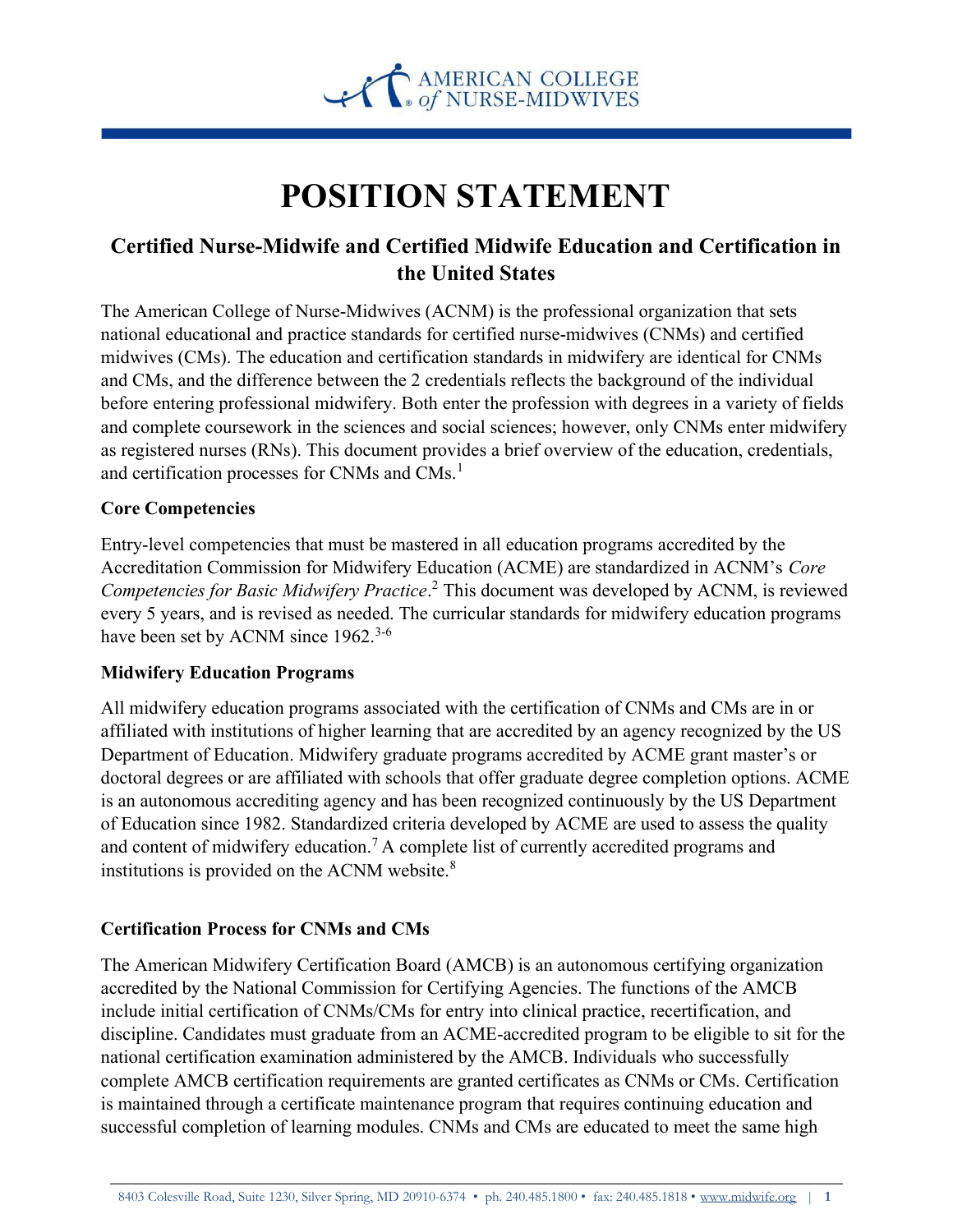standards that every state in the United States has recognized as the legal basis for AMCB-certified midwives' practice.

# Global Standards for Midwifery Education

The International Confederation of Midwives (ICM) has defined a midwife as a person who

"having been regularly admitted to a midwifery education program duly recognized in the country in which it is located, has successfully completed the prescribed course of studies in midwifery and acquired the requisite qualifications to be registered and/or legally licensed to practice midwifery.<sup>"9</sup>

The education standards for CNMs and CMs exceed the minimum educational requirements set forth by the ICM. $10$ 

## The Legal Status of Midwifery

CNMs can be licensed to practice in all 50 states, the District of Columbia, and US territories. However, the specifics of licensure and regulations related to midwifery practice and prescriptive authority vary widely among the states. At this time, CMs can be licensed as such in Washington, DC and the following 9 states: Delaware, Hawaii, Maine, Maryland, New Jersey, New York, Oklahoma, Rhode Island, and Virginia. As an organization, ACNM supports efforts to legally recognize CMs as qualified midwifery practitioners who are granted the same scope of practice, rights, and responsibilities as CNMs.

#### Standards of Practice

CNM/CMs practice according to ACNM standards for the practice of midwifery.<sup>11</sup> The standards for the practice of midwifery are reviewed regularly and revised as needed to ensure that they are supported by the most current evidence available.

#### **REFERENCES**

1. American College of Nurse-Midwives. ACNM position statement: overview of principles for licensing and regulating midwives in United States. American College of Nurse-Midwives. March 2014. Accessed March 2022.

http://www.midwife.org/acnm/files/ACNMLibraryData/UPLOADFILENAME/0000000002 88/Principles-for-Licensing-and-Regulating-Midwives-in-US-Overview-3-25-14.pdf

2. American College of Nurse-Midwives. Core Competencies for Basic Midwifery Practice. American College of Nurse-Midwives. March 2020. Accessed March 2022. https://www.midwife.org/acnm/files/acnmlibrarydata/uploadfilename/000000000050/ACN MCoreCompetenciesMar2020\_final.pdf

3. Avery MD. The history and evolution of the core competencies for basic midwifery practice. J Midwifery Womens Health. 2005;50(2):102-107. doi:10.1016/j.jmwh.2004.12.006

4. American College of Nurse-Midwives. Core competencies in nurse-midwifery: expected outcomes of nurse-midwifery education. J Nurse Midwifery. 1979;24(1):32-36. doi:10.1016/0091-2182(79)90193-9